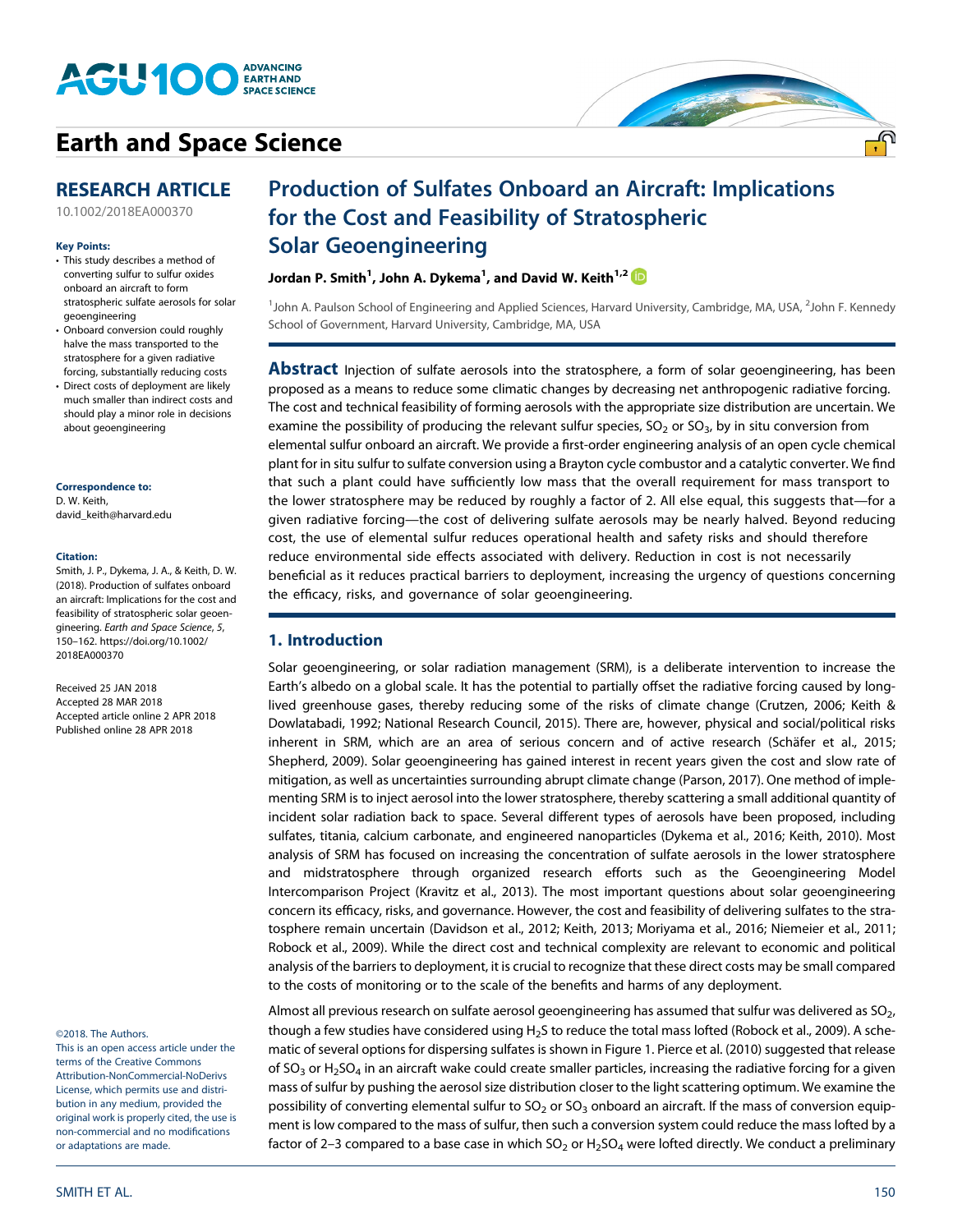



Figure 1. Diagram of different possible sulfate precursors, injection methods, and particle properties, ultimately resulting in radiative forcing.

engineering feasibility assessment for developing a compact, low-mass chemical plant capable of converting elemental sulfur to  $SO_2$  or  $SO_3$  onboard an aircraft flying in the lower stratosphere.

The remainder of this paper is structured as follows. Section 2 provides context for this engineering study with a brief literature review. Section 3 describes the engineering assessment, and section 4 assesses implications for estimating the cost of sulfate aerosol geoengineering.

## **2. Materials and Methods**

In this section, we review three inter-related topics: (1) introducing sulfate aerosol precursors to the lower stratosphere and resulting radiative forcing efficiency, (2) the chemistry and toxicity of various sulfur compounds, and (3) technology for lofting materials to relevant altitudes.

#### **2.1. Introducing Sulfate Aerosols Into the Lower Stratosphere Resulting in Radiative Forcing**

Models of stratospheric sulfate aerosols have been developed over decades to understand the impact of volcanic sulfur. The radiative forcing of stratospheric sulfate aerosols is strongly dependent on their size (Rasch, Crutzen, & Coleman, 2008). Below the optimal size for Mie scattering, ~0.4-μm diameter, the scattering efficiency per unit mass drops sharply, whereas larger particles are both optically inefficient scatterers and have shorter stratospheric lifetimes due to accelerated settling velocity.

Most analyses of sulfate aerosol geoengineering assume that the injected species would be  $SO_2$ , as is the case for volcanoes.  $SO<sub>2</sub>$  is a gas under stratospheric conditions and therefore does not directly form aerosols. Instead, SO<sub>2</sub> oxidizes to SO<sub>3</sub> over several weeks and then quickly reacts with H<sub>2</sub>O to form H<sub>2</sub>SO<sub>4</sub> (McElroy, 2002). Estimates of the radiative forcing from a continuous injection of  $SO<sub>2</sub>$  into the tropical lower stratosphere (the most efficient location for injection) suggest that a total injection rate, on an annual basis, of  $20-40 \times 10^6$  metric tons of SO<sub>2</sub> (denoted Mt-SO<sub>2</sub>/year hereafter) would be needed to produce global radiative forcing of  $-4$  W/m<sup>2</sup>, a benchmark level that roughly corresponded to the CO<sub>2</sub> doubling often used in modeling studies. Although  $-4$  W/m<sup>2</sup> represents a useful benchmark for model evaluation, this is equivalent to the *full* forcing at approximately year 2030 of the Representative Concentration Pathway 8.5 scenario and 2055 of the Representative Concentration Pathway 6.0 scenario (Moss et al., 2010). In contrast, engineering analyses of potential costs typically evaluate forcings of  $-1$  to  $-2$  W/m<sup>2</sup>, reflecting a perspective that SRM is an imperfect and uncertain complement to conventional mitigation. We define the radiative efficacy for sulfur *E* as radiative forcing divided by the injection rate of the injected sulfate species (W/m<sup>2</sup>)/(Mt/year).

For injection of SO<sub>2</sub>, *E* decreases with increasing injection rate because an increased fraction of the additional sulfur adds to the size of existing aerosols, making them too large (Heckendorn et al., 2009; Rasch, Tilmes,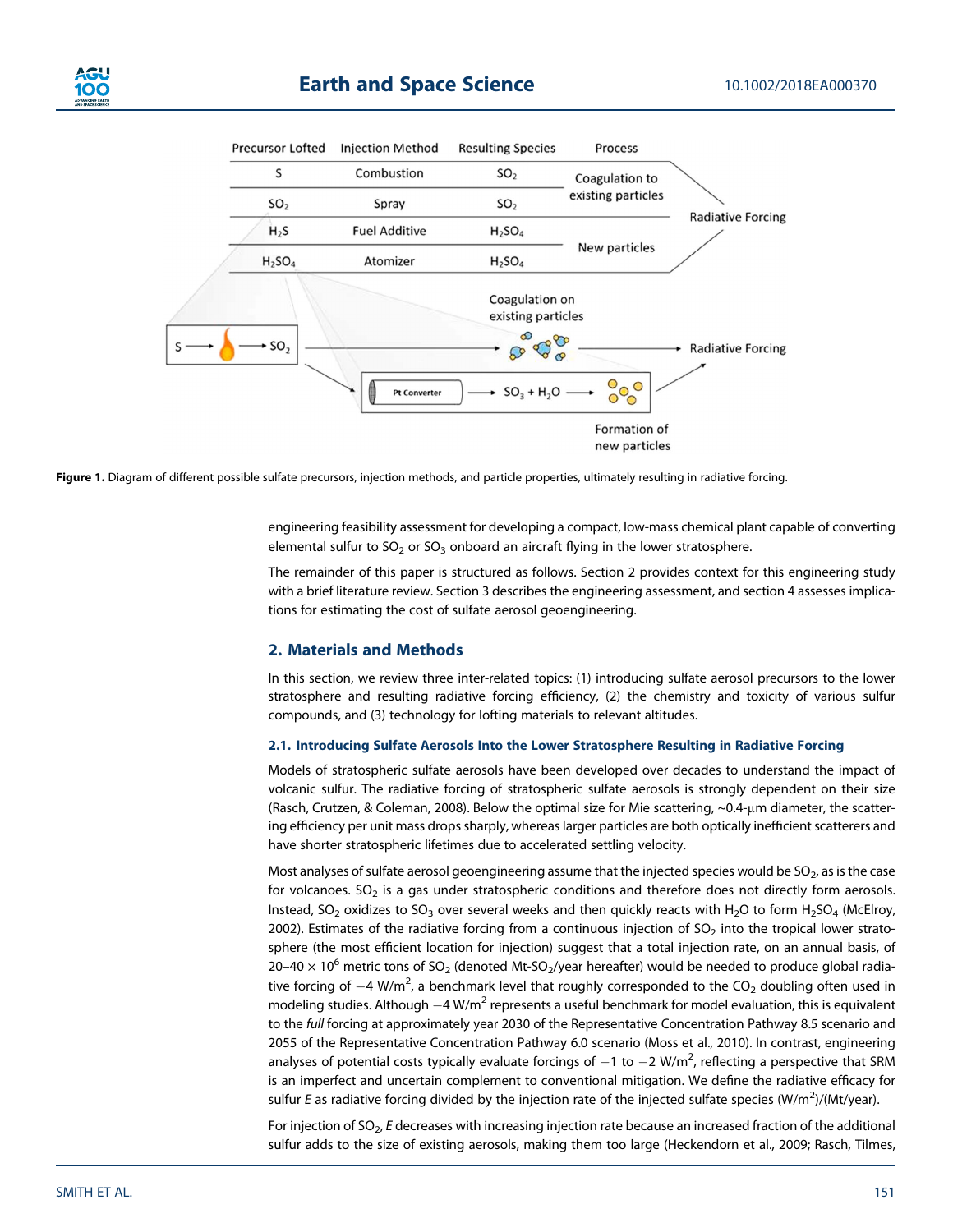et al., 2008). Unlike SO<sub>2</sub>, emission of SO<sub>3</sub> or H<sub>2</sub>SO<sub>4</sub> into stratospheric plumes is followed by gas-phase and heterogeneous processes that produce new accumulation mode particles, keeping the overall particle size distribution closer the optimum (National Research Council, 1998). Applying this principle, an alternative proposed by Pierce et al. (2010) is to release sulfuric acid  $(H_2SO_4)$  into an aircraft wake where the rapid condensation of  $H_2$ SO<sub>4</sub> forms new aerosols, allowing the particle size distribution to be tuned by adjusting the injection rate. Findings from both in situ stratospheric observations and microphysical modeling have shown inadvertent formation of  $H_2SO_4$  in high-altitude plumes during subsonic flight and provide supporting evidence for the mechanisms underlying this proposed approach (Fahey et al., 1995; National Aeronautics and Space Administration, 1997). The specific assumptions of Pierce et al. (2010) have been critically reexamined and confirmed in large measure by Benduhn et al. (2016). Using an aircraft plume model coupled to a 2-D global model, Pierce et al. (2010) found that the  $H_2SO_4$  injection scheme would decrease mean particle size, which could significantly increase *E*.

To produce a radiative forcing of  $-4$  W/m<sup>2</sup>, for example, the injection rates for H<sub>2</sub>SO<sub>4</sub> and SO<sub>2</sub> are roughly 30 Mt-H<sub>2</sub>SO<sub>4</sub>/year and 40 Mt-SO<sub>2</sub>/year, respectively. These injection rates are relevant to the computation of *E* associated with the delivery method proposed in Pierce et al. (2010), because sulfur constitutes 50% the mass of SO<sub>2</sub> but only 33% the mass of H<sub>2</sub>SO<sub>4</sub>. For this reason, using H<sub>2</sub>SO<sub>4</sub> results in a twofold reduction in sulfur mass per unit radiative forcing. This result depends on aerosol formation in the aircraft wake (Benduhn et al., 2016; Pierce et al., 2010) and will not occur if  $H_2SO_4$  is initially distributed evenly over large volumes (English et al., 2012).

An important condition of the Pierce et al. (2010) proposal is that the linear injection rate, sulfur per kilometer of aircraft track, must be limited to produce an optimal size distribution for light scattering. This requires aircraft to cruise in the stratosphere, whereas for release of  $SO<sub>2</sub>$ , there is no obvious limit to injection rate since the gas requires weeks of mixing time before oxidizing to form particles. Pierce et al. (2010) found that a release rate of 1–10 kg S/km as  $H_2SO_4$  would eventually form aerosols with ~0.30-µm diameter after stratospheric dilution. According to this study, fluctuations in injection rate of  $\pm 10\%$  will result  $\pm 5\%$  fluctuations in median particle radius. For this injection method, the difference in median particle radius between strong and weak aircraft wake turbulence is more significant, in the range of 20–30%.

### **2.2. Chemistry and Toxicity of Sulfur Compounds Relevant to Solar Geoengineering**

We compare the characteristics and risks of three sulfur compounds that might be transported to the stratosphere in aircraft: elemental sulfur,  $SO_2$ , and H<sub>2</sub>S. Molten sulfur is commonly transported in insulated tanks at around 150 °C (d'Aquin & Fell, 2007), has density of 1.8 kg/L, and vapor pressure below 1 mbar, presenting a moderate exposure and fire risk.  $SO<sub>2</sub>$  is a gas at standard atmospheric conditions, and while it can be compressed, it would likely be transported as a chilled liquid onboard an aircraft. At a temperature of  $-10$  °C, SO<sub>2</sub> has a density of 1.5 kg/L and a vapor pressure of 1 bar. Hydrogen sulfide (H<sub>2</sub>S) gas could similarly be transported as a liquid either at high pressure (17 bar at 21 °C) or at low (-60 °C at 1 bar) temperatures.

In practice, the degree of risk management measures would vary significantly depending upon the chemical product lofted. In the event of an accident or crash, SO<sub>2</sub> and H<sub>2</sub>S stored as liquefied gases would vaporize and disperse rapidly, posing an immediate health hazard over a significant area. Both gases are acute airborne toxins, and H2S gas would also pose a fire hazard. Accidents involving liquid S would have lower health, safety, and containment risks because of its much lower vapor pressure and the fact that it solidifies as it cools.

#### **2.3. Technology for Lofting Materials to the Lower Stratosphere**

A variety of methods have been suggested for delivering materials to the lower stratosphere for geoengineering. The use of naval rifles to loft artillery shells containing sulfates was suggested in a U.S. National Academy study (National Research Council, 1992), and rockets were considered in Katz (2010). More recently, fixed tower chimney designs were examined, though tethered balloons might be cheaper (Davidson et al., 2012).

While it is possible that these methods may prove useful, aircraft provide a technologically mature option to loft relevant quantities of material to these altitudes (Blackstock et al., 2009). McClellan et al. (2010) report the results of a consulting study by Aurora Flight Sciences, which used industrial aviation costing methods to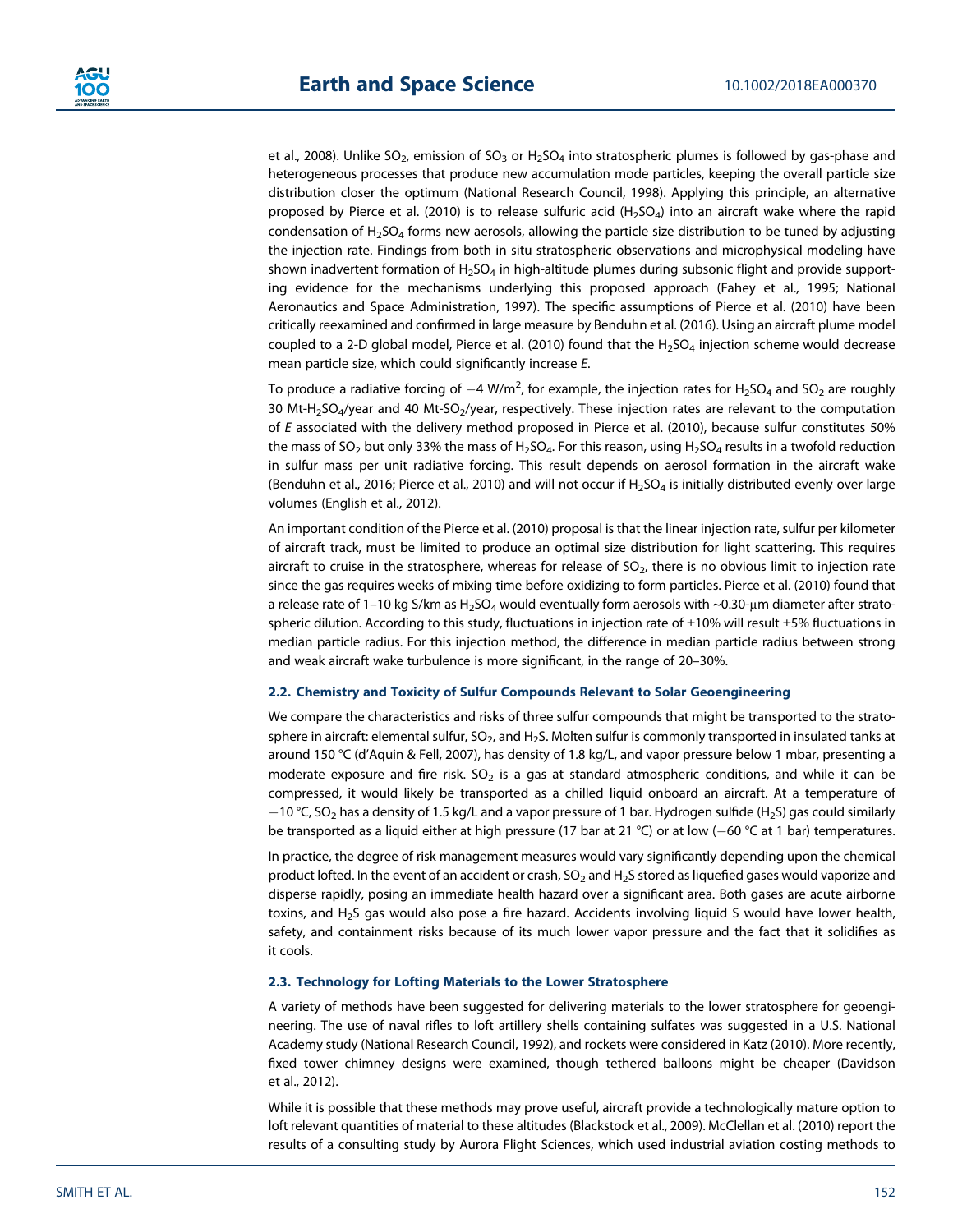evaluate a range of aircraft options. We highlight two options from McClellan et al. (2010). First, a fleet of around 45 reengineered business jets could deliver 1 Mt/year to a maximum altitude of 18 km at a cost of about 2.15 USD/kg, with upfront acquisition and development investments of 3.2bUSD. Second, for large mass delivery rates or higher altitudes, a fleet of new purpose build aircraft could be developed that would deliver 5 Mt/year to 24 km at a cost of about 0.6 USD/kg after a larger \$13.5bUSD initial investment. While these aircraft would be new designs, they would not require novel technology for airframes or engines, consistent with analysis in a recent Delft University study (Design Synthesis Exercise Group 2, 2016). We use the reengineered aircraft and flight criteria from the Aurora study as a baseline in section 3. Note that a new analysis by Wake Smith shows that the McClellan et al. (2010) assumptions about flight altitude for reengineered business jets are inaccurate and that a new airframe design would be required (Smith, 2018).

McClellan et al. (2010) use similar cost estimating methods to reexamine the cost of rocket, gun, or tethered balloons, finding that costs for rocket and guns were 10–100 times greater than those of aircraft, so we ignore them here. Tethered balloons might compete with aircraft but pose a greater technical risk. However, the economics of tethered balloons depends on high dispersal rates per balloon, which would produce much higher local concentrations of the dispersed species than aircraft that release material continuously along a flight track. A high delivery rate does not matter for  $SO<sub>2</sub>$  or other species that are emitted as gases and slowly convert to a condensable form, but it will not work for  $H_2SO_4$  or similar condensable species or solid particles for which aircraft are likely the only are feasible means of delivery. We therefore confine our assessment to aircraft.

## **3. Engineering Analysis**

For an in situ conversion system to provide a mass benefit, the combined weight of elemental sulfur and the conversion plant along with any fuel or consumables required must be less than the mass of the product ( $SO<sub>2</sub>$ or  $SO<sub>3</sub>$ ). The lighter the system, the better its efficiency relative to directly lofting the product. The size and mass of a chemical plant will increase with throughput, which we express as the conversion rate of elemental sulfur to products in units of kg/s. The required conversion rate is determined, in turn, by the total mass of product divided by the duration of the "cruise" segment of the flight during which the sulfur compounds are released. For a fixed target mass injected per flight, the shorter the cruise duration, the higher the required conversion rate and more massive the converter.

A convenient figure of merit in determining the advantage of onboard conversion is the mass of conversion equipment divided by the conversion rate, which we call the payback time, *p*, the time required for the conversion system to process its own mass.

The fractional mass of a complete system relative to dispersed sulfur species, *f*, is the sum of the in situ conversion system and feedstock mass divided by the mass of the delivered product. A system that lofts SO<sub>2</sub> and releases it without in situ conversion would have  $f_{SO2}$  slightly larger than 1 because the mass of  $SO_2$  and the container would be slightly larger than mass of  $SO_2$  alone. This fraction is determined by the molar mass ratio of payload to product, *r*, along with the flight duration, *D*, and *p*, as follows:

$$
f = r \left( 1 + \frac{p}{D} \right) \tag{1}
$$

Note that this expression for *f* is equivalent to  $r \times$  (mass of elemental S + mass of device)/(mass of elemental S). Ignoring the container mass, if the payload was elemental sulfur and the product was  $SO_2$ , then  $r = 0.5$ since SO<sub>2</sub> has twice the molecular mass of S. If, for example, the payback time was  $10^3$  s and the flight duration was 10<sup>4</sup> s, then the conversion equipment mass is 10% that of sulfur, and  $f_{SO2} = 0.55$ . That is, the total payload mass is only 55% of what it would have been in the base case where  $SO<sub>2</sub>$  was transported to the stratosphere. If, however, the payback time was  $10^4$  s so that  $(p/D) = 1$ , then the mass of processing equipment would be equal to the mass of sulfur and *f* would be unity, and the in situ conversion system would provide no advantage with regard to mass.

A chemical plant for producing the relevant sulfates,  $SO_2$ ,  $SO_3$ , or H<sub>2</sub>SO<sub>4</sub>, in situ would necessitate different equipment depending upon the target chemical product. For  $SO<sub>2</sub>$ , a compressor must pressurize ambient airflow and feed it to a combustion chamber for reaction with molten sulfur. Producing  $SO<sub>3</sub>$  is more difficult as it requires the burner outflow to be cooled with a heat exchanger before entering a catalytic converter,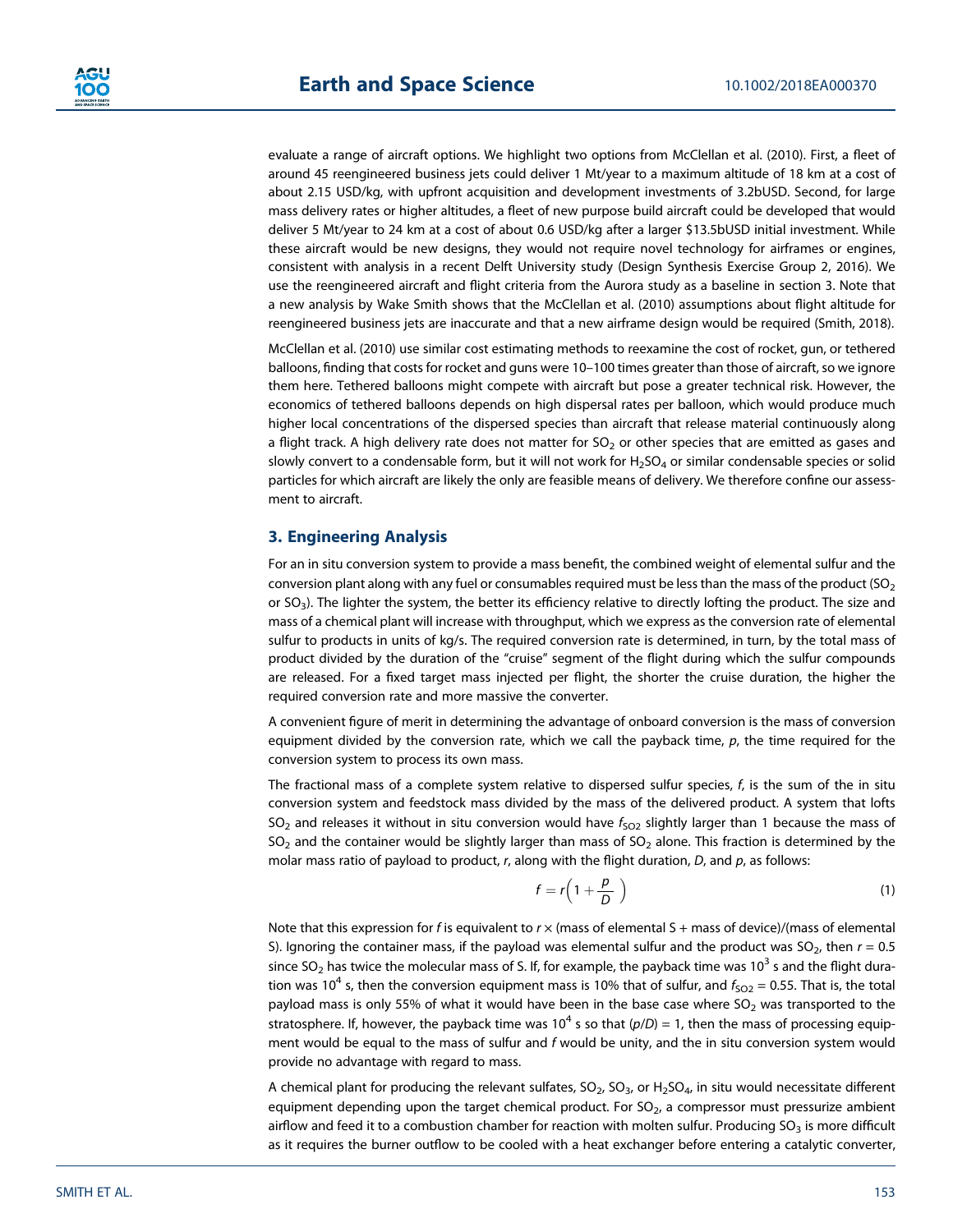where the  $SO_2$  present in the inflow gas oxidizes as it passes over a catalyst. H<sub>2</sub>SO<sub>4</sub> is formed rapidly when  $SO<sub>3</sub>$  mixes with water vapor from the engine exhaust in the aircraft wake, so we focus on SO<sub>2</sub> and SO<sub>3</sub>. Our objective is to produce a rough estimate of total mass of a system that produces  $SO_2$  or  $SO_3$  at a given rate for a given duration, where that unit comprises the feedstock and any necessary conversion equipment.

For this scaling and feasibility analysis we focus on the ratio of chemical throughput relative to conversion system mass and energy requirements. As a reference scale, we follow the McClellan et al. (2010) analysis of a reengineered Gulfstream G550/G650 delivering a payload of 10,000 kg H<sub>2</sub>SO<sub>4</sub> per sortie at 0.85 Mach over a cruise of 3 hr (10,800 s) at an altitude of 20 km (0.05 bar atmospheric pressure) and  $-60$  °C. This is equivalent to an injection rate of 0.3 kg S/s, which we use as a reference scale production rate. The mass of chemical processing equipment typically increases with throughput as a power law with an exponent of about 0.6 (Caduff et al., 2011), so although we do not address the scale trade-off here, larger aircraft payloads will allow conversion systems with lower payback time.

### **3.1. Sulfur to Sulfur Dioxide**

Industrial sulfur burners are prohibitively heavy for use in an aircraft. We propose a reengineered jet engine combustor design as a suitably low-mass alternative and assume that this is configured as a conventional fuel-burning turbine engine (Brayton thermodynamic cycle; Farokhi, 2014), burning sulfur as fuel. A basic compatibility assessment provides evidence that aero-derivative combustion chambers could serve as a lightweight substitute for the purposes of in situ sulfur combustion.

The combustion of sulfur to form sulfur dioxide is a strongly exothermic reaction with a stoichiometric airto-fuel ratio of 4.3:1 by mass and an adiabatic flame temperature of roughly 1900 °C (Cameo Chemicals, 2015; Hasenberg & Bender, 2008). Sulfur melts at 119 °C, and its flash point is 207 °C, with autoignition occurring at 232 °C (ConocoPhillips, 2016). Commercially available sulfur burners were designed as a component of industrial sulfuric acid plants, and their design has evolved to minimize capital and operating costs rather than equipment mass or volume. The two main types of commercial sulfur burners are spiral and cyclone flame burners. Compact cyclone flame models have payback time of about 5,000 s, and therefore, assuming linear scaling of mass and processing rate, the burner mass exceed that of sulfur burned during a 3-hr flight (NORAM International AB, 2014).

Use of ambient pressure would eliminate the need for a compressor, but it would require a much larger combustor, and while operating a combustor at 0.05 bar is possible, we were unable to find a reliable engineering analog that would achieve complete combustion under ambient stratospheric conditions. Given the need for pressurized product (SO<sub>2</sub>-rich air) in the case where the desired final product is SO<sub>3</sub> (section 3.2) we simply assume that the combustor must operate at 1 bar absolute pressure rather than exploring the mass trade-offs for sulfur combustion over a wide range of operating pressures.

The fact that this process requires compressed air and generates power from fuel combustion suggests that the system is not dissimilar from gas turbine engines consisting of a compressor that draws outside air into the engine, a combustion chamber that burns fuel in air, and an expander that extracts usable work from hot, high pressure air. If a turbine was designed for high resistance to sulfidic corrosion, the compression and combustion components could be simplified to an open Brayton cycle engine powered exclusively by sulfur combustion. We first analyze the thermodynamics and then discuss sulfur compatibility and mass estimates.

Nominal 0.05 bar air pressure at cruise altitude requires a pressure ratio of roughly 20:1 to reach 1 bar. Together, pressure ratio and inflow air mass determine the total compressor work required for a given fuel flux. A combustion chamber sized exactly for the air-to-fuel ratio would be as small and light as possible, but may result in incomplete combustion of sulfur. However, complete combustion would produce a combustor exit gas temperature of approximately 1900 °C, exceeding the upper bound of temperature-rated limits for modern turbines (Kroschwitz & Grant-Howe, 1997). As described below, we assume 1500 °C to be a reasonable upper bound for operating temperatures.

We model the system as an ideal open Brayton cycle as shown in Figure 2. A turboshaft engine for helicopters provides a useful design reference. We use the ideal gas law for compression and expansion, with fixed heat capacities of  $c_p = 1.01 \text{ kJ} \cdot \text{kg}^{-1} \cdot \text{K}^{-1}$  for inlet gas and  $c_p = 1.16 \text{ kJ} \cdot \text{kg}^{-1} \cdot \text{K}^{-1}$  for exhaust to account for the different gas compositions and elevated temperatures (Chase, 1998; Lemmon et al., 2000).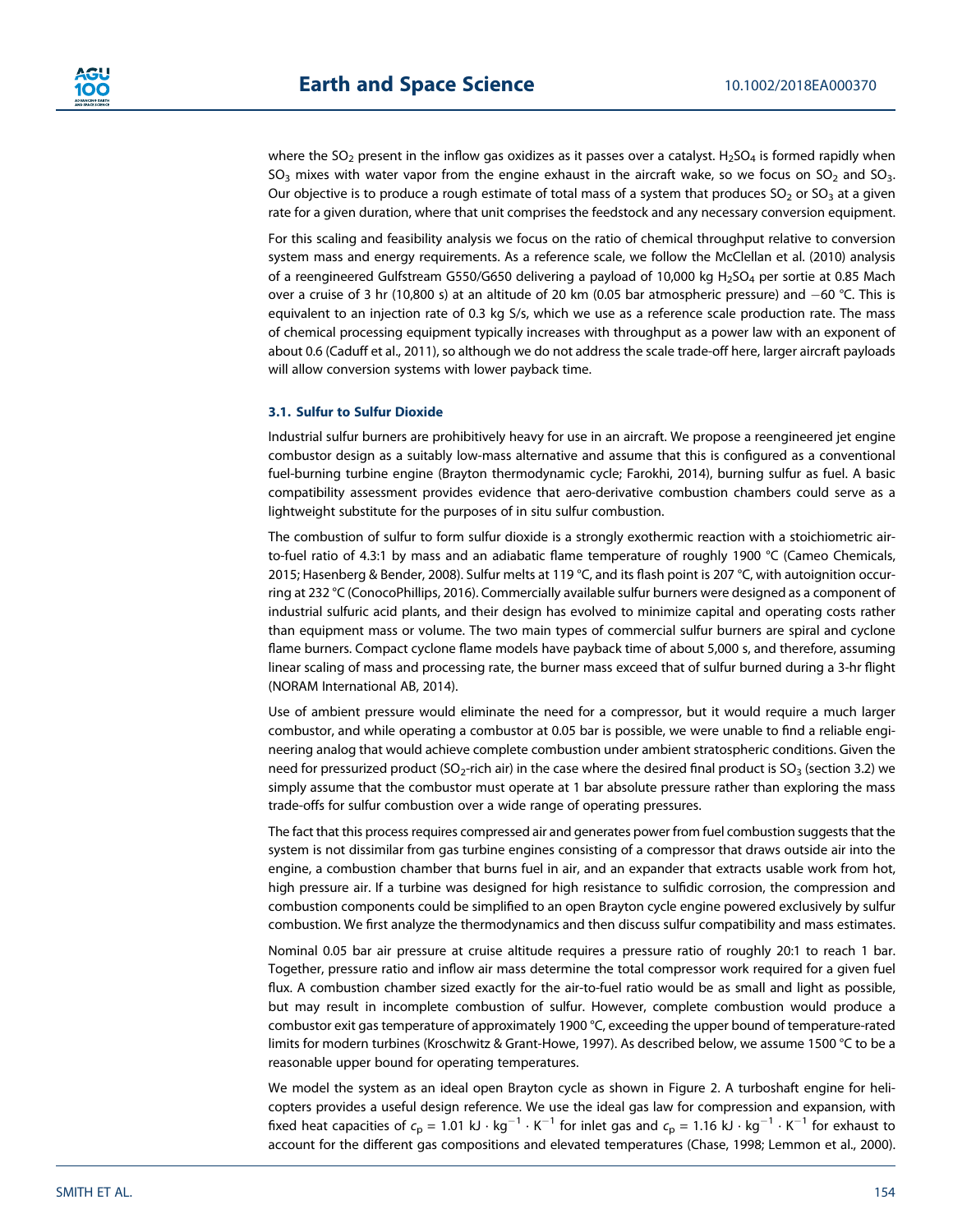



Figure 2. Process flow diagram of proposed SO<sub>2</sub> production system. This is a simple Brayton Cycle engine burning sulfur. Temperature and pressure are shown at each stage; energy flows are normalized by the mass flow of sulfur; for example, the work delivered is 560 kJ for each kilogram of S consumed, or 560 kJ · (kg S)<sup>-</sup> .

We assume that the compressor and expander each have efficiency of 55% (Nkoi et al., 2013). We believe that this is a conservative (low) estimate given existing turbojet engines (Gray, 1978; Koff, 2004; Wilson & Korakianitis, 2014).

We adjust the air-to-fuel ratio, increasing excess air to reduce temperatures to a specific maximum air temperature for the expander inlet. For a turbine inlet temperature of 1500 °C, the air-to-fuel mass ratio is 6:1 (140% theoretical air). This air-to-fuel ratio requires a flow rate of 2.1 kg S/s to produce an injection rate of 0.3 kg S/s. Under these conditions, the turbine generates more work than the compressor requires, and therefore, the system produces 560 kJ  $\cdot$  kg<sup>-1</sup> S of net work. Should this air-to-fuel ratio result in incomplete combustion of sulfur, the power generated by the turbine provides a generous margin to increase airflow without ancillary power.

A survey of existing turbine materials indicate that the sulfur combustion concept described here is feasible, but would require customized materials and further research and development in turbine materials technology. Titanium alloy turbine blades containing nickel, cobalt, lead, and tungsten have demonstrated considerable resistance to sulfidation, though turbine blades in commercial circulation are not specialized for such high concentrations of sulfur oxides (ASM International, 1997). While an additional coating or advanced composite material might increase the cost of the turbine, the exact details of such modifications are beyond the scope of this analysis and therefore account for no change in mass owing to such modifications.

We now compare characteristics of kerosene and sulfur combustion to evaluate whether a lightweight combustor could be designed to process sulfur. Aircraft engine combustors are designed for kerosene-based jet fuel; hence, the design has been engineered for combustion properties different than those of sulfur. Sulfur combustion produces a 9 MJ/kg enthalpy change, which is 4.6 times less than the 43 MJ/kg typical of jet fuel such as Jet A-1 (Chase et al., 1985; Edwards, 2002). However, the stoichiometric air-to-fuel mass ratio (100% theoretical air) for jet fuel is roughly 15:1, about 3.5 times higher than the 4.3:1 ratio required for sulfur. The enthalpy change of combustion per unit air mass is therefore quite similar, with sulfur combustion producing about 75% the heat produced by kerosene for the same airflow when both are burned at their stoichiometric air-to-fuel ratios.

For this analysis, we assume that an aircraft combustor could be redesigned for sulfur by keeping the airflow and geometry constant and increasing the fuel flow by a factor of 3.5. Sulfur has a lower vapor pressure than kerosene, raising questions as to whether such designs would burn sulfur efficiently. A related consideration is whether the velocity of combustor inflow air would need to be reduced to ensure flame stability.

Annular combustors used in aeronautics applications are designed to provide uniform flame distribution with low pressure drop for high-mass and volume-specific combustion rates (Mattingly, 2006; Zuyev & Skubachevskii, 2013). As a guide to the difference in fuel characteristics, a comparison of sulfur to various gas turbine fuels is provided in Table 1. Many modern gas turbines used for stationary power applications are closely derived from aircraft turbine engines and operate using residual fuel oils with viscosity and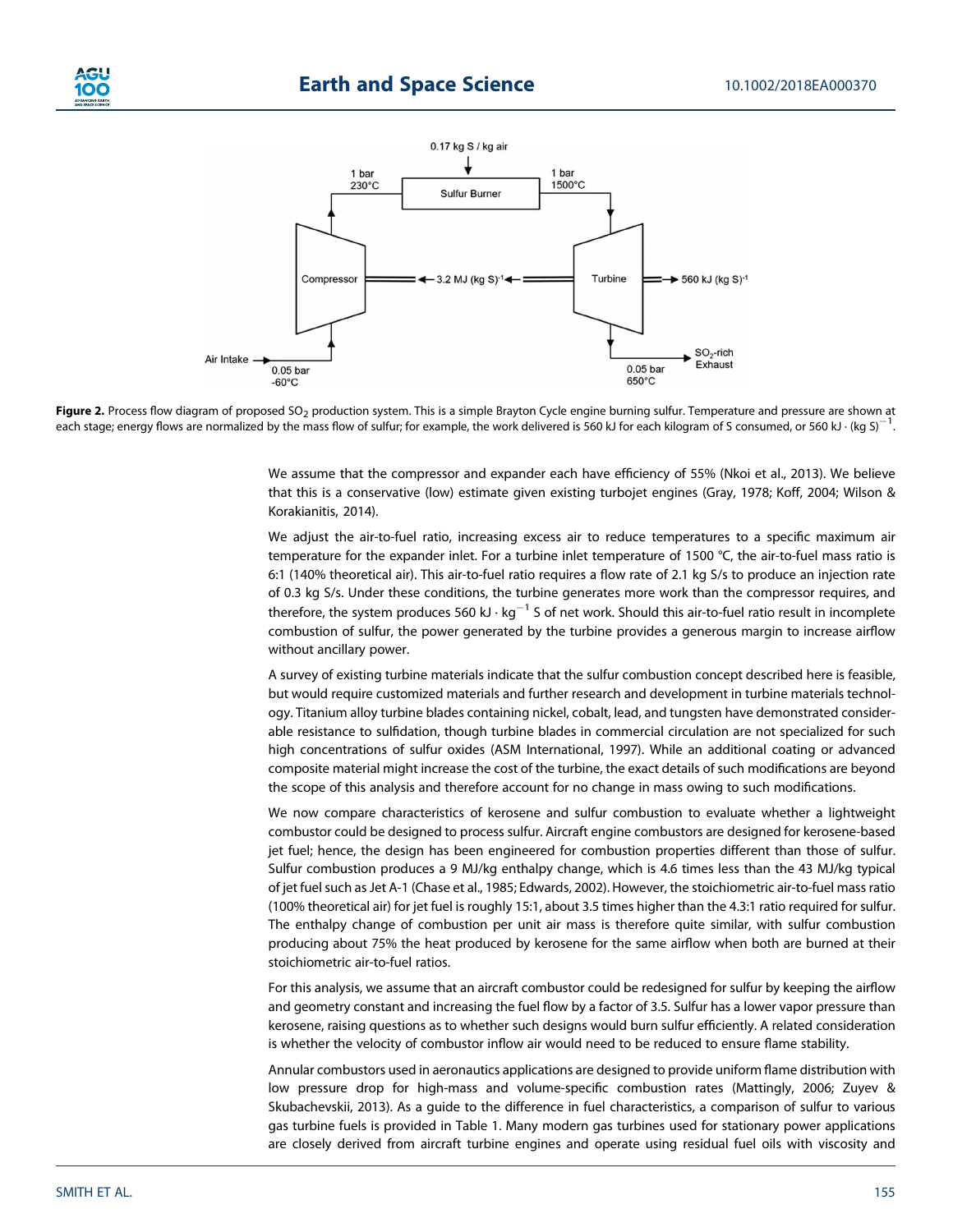

#### **Table 1**

*Fuel Properties and Descriptions, Including Heavy Residual Oils Commonly Used in Marine Engines*

|                 |             | Fuel type                                                                                                                              | Flash<br>point (°C) | Autoignition<br>temp $(^{\circ}C)$ | Viscosity<br>$(m^2/s \times 10^{-5})$ |
|-----------------|-------------|----------------------------------------------------------------------------------------------------------------------------------------|---------------------|------------------------------------|---------------------------------------|
| Kerosene        |             | Blended light distillate hydrocarbon fuel                                                                                              | 38-74 °C            | 229 °C                             | 0.5(150 °C)                           |
| Sulfur          |             | Elemental sulfur preheated to molten S                                                                                                 | 207 $°C$            | 232 °C                             | 8 $(150 °C)$                          |
| <b>Bunker B</b> | No. 4       | Distillate obtained from heavy gas cut used as commercial<br>heating oil in burners without preheating                                 | 55 °C               | 263 $°C$                           | 5-24 (100 °C)                         |
|                 | No. 5 Light | Residual oil distilled to exceed the heating value of fuel oil<br>No. 4 while maintaining similar viscosity without preheating         | 55 $\degree$ C      | <b>NS</b>                          | 5-9 (100 °C)                          |
|                 | No. 5 Heavy | Residual industrial heating oil obtained from heavy gas oil cut;<br>requires preheating to 77–104 °C for proper atomization            | 55 °C               | <b>NS</b>                          | 9-15 (100 °C)                         |
| <b>Bunker C</b> | No. 6       | Least valuable cuts of crude with significant impurities form a<br>high-viscosity residual fuel; preheating to 104–127 °C is advisable | $66^{\circ}$ C      | 407 °C                             | 15-50 (100 °C)                        |

*Note*. Given that residual fuel oils are a blend, temperature of minimum viscosity is not constant, impacting combustion chamber size and preheating. Autoignition temperature is not well defined for fuel oil No. 5 and is therefore not specified (NS) (American Society for Testing and Materials, 1986; Cameo Chemicals, 2015; Curl & O'Donnell, 1977; d'Aquin & Fell, 2007; Perry et al., 1963).

> autoignition temperatures similar to sulfur. These precedents suggest that sulfur could be used with minimal modifications to fuel injector designs in existing aero-derivative gas turbines.

> Small aero-derivative turboshaft engines such as the Pratt & Whitney Canada PT6 can serve as a benchmark for estimating mass. The PT6A-68 has 5.3 kg/s compressor mass flow, pressure ratio of 11:1, generating 1,365 kW of shaft power, and weighs 251 kg (Badger et al., 1994). We use a two-step power law scaling to derive a mass estimate. First, we scale the mass flow with a power law exponent of 0.9 to obtain an updated shaft power estimate of 590 W for 2.1 kg/s flow, and then scale the shaft power with an exponent of 0.7 to obtain a mass estimate of 140 kg (Caduff et al., 2011). There are competing adjustments to this mass estimate. It is likely an overestimate because our system has a lower maximum operating pressure, reducing structural requirements, and the lower power production could tolerate a lighter gearbox. However, considering the approximately 3 times higher fuel flow of sulfur versus kerosene, as well as the 3 times higher compression ratio required for our application, mass may instead increase (Leyes & Fleming, 1999). We judge that the overall uncertainty of this mass estimate is better than ±30%.

> A system weighing 140 kg implies payback time of 470 s. Under these assumptions, the fractional mass of producing SO<sub>2</sub> using a sulfur-driven open Brayton cycle engine would be  $f_{SO2} = 0.52$ , nearly twice as efficient as direct lofting. If SO<sub>2</sub> is the desired injection species, these design considerations provide strong support that such a system could be designed with minimal modifications to existing commercially available supplies.

#### **3.2. Sulfur Dioxide to Sulfur Trioxide**

Oxidation of SO<sub>2</sub> to SO<sub>3</sub> is exothermic with a reaction enthalpy of 98 kJ/mol, about one third that of S to SO<sub>2</sub>. Although thermodynamically favorable, the reaction proceeds too slowly to be useful on timescales required for in situ production. The reaction is faster at higher temperatures, but the equilibrium shifts away from  $SO<sub>3</sub>$ toward SO<sub>2</sub>. At 1 bar, an initial mixture of 8.2% SO<sub>2</sub> and 91.8% standard air by volume will have an equilibrium fraction of 67% SO<sub>3</sub> at 700 °C and 48% SO<sub>3</sub> at 900 °C (Näumann & Schulz, 2008). Efficient conversion of SO<sub>2</sub> to  $SO<sub>3</sub>$  therefore requires lower temperatures that are typical for formation of  $SO<sub>2</sub>$  and a catalyst is required to achieve practical conversion rates. Additional hardware enabling  $SO_3$  production can be added to the  $SO_2$ production system by adding a catalyst bed and thermal conditioning system. A complete system schematic is shown in Figure 3. Once  $SO_3$  is produced,  $SO_3$ -rich gas is reheated to provide additional enthalpy during expansion.

Industrial sulfuric acid plants use multiple catalyst beds with intercoolers and gas recycle loops to achieve SO<sub>2</sub>  $\rightarrow$  SO<sub>3</sub> conversion above 95%. It would be difficult for low-mass aircraft systems to achieve similarly high conversion fractions. We choose a single-pass design and target a 70% conversion fraction. As we discuss in section 3, this reduction in conversion fraction probably has little impact on the ability of  $SO_3/H_2SO_4$  injection to alter aerosol size distribution.

Large industrial sulfuric acid production systems now use vanadium catalyst (Lloyd, 2011), but the literature suggests that platinum, which was used in earlier industrial applications (Wells & Fogg, 1920), has a higher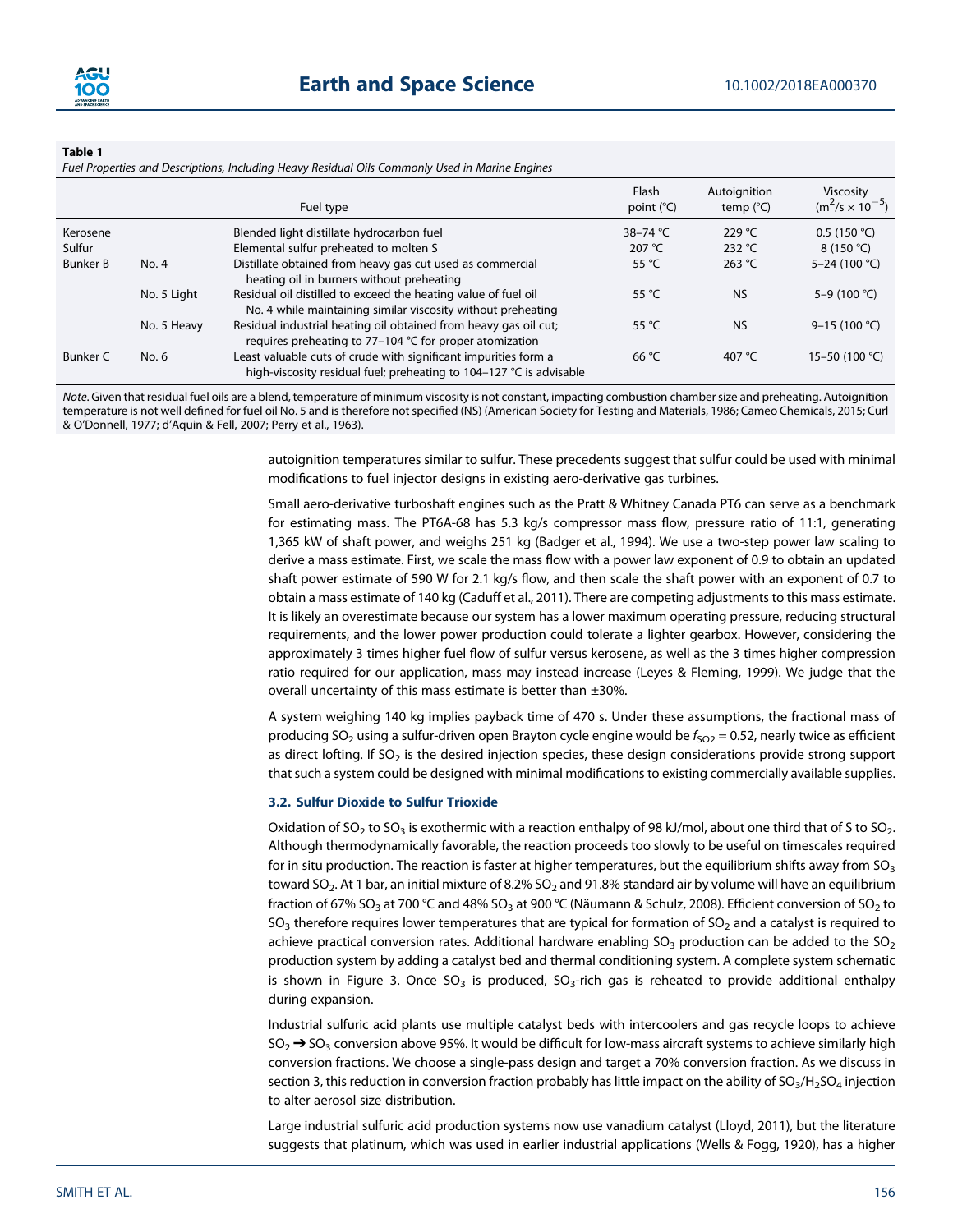



Figure 3. Process flow diagram of proposed SO<sub>3</sub> production system. The system is a Brayton cycle modified to include a counter flow heat exchanger and a catalyst bed for converting SO<sub>2</sub> to SO<sub>3</sub>. Temperature and pressure are shown at each stage; energy flows are normalized by the mass flow of sulfur; for example, the work deficit is  $-1.7$  MJ for each kilogram of S consumed, or  $-1.7$  MJ  $\cdot$  (kg S)<sup>-1</sup>. .

mass-specific catalysis rate and is therefore more suitable for low-mass systems (Koutsopoulos et al., 2006; Xue et al., 1996). We base our catalyst choice and converter configuration on recent experimental results from compact microchannel reactors for  $SO<sub>2</sub>$  oxidation. Benzinger et al. (2011) demonstrated single-pass conversions to  $SO_3$  in a platinum-based reactor with titanium walls designed to remove the heat of reaction to increase the conversion fraction. Since such reactors are not commercially available, we size our design based on automotive ceramic monoliths with the same channel geometry (0.2 mm  $\times$  0.2 mm channels 80-mm long) and assume the same Pt/TiO<sub>2</sub> coating, conversion efficiency, and 530 °C exit temperature (Corning Inc., 2016; Kikuchi et al., 1999). Applying existing ceramic monolith specifications to our reference scale, a conversion rate of 0.3 kg S/s would require a 1.6  $\text{m}^3$  monolith weighing 440 kg. We add 20% mass to account for converter shell and piping yielding  $p = 1,740$  s.

Oxidation of  $SO_2$  to  $SO_3$  requires additional oxygen, raising the required air-to-fuel ratio to a theoretical minimum of 6.4:1. Drawing from experimental data, a microconverter design described in Benzinger et al. (2011) suggests that the mass concentration of  $O_2$  to  $SO_2$  should be roughly 1:1 to achieve sufficiently rapid conversion. We therefore increase the sulfur air-to-fuel ratio to 11:1, almost double the 6:1 ratio used in section 3.1.

The additional excess air decreases the combustor exit temperature to 960 °C, easing concerns regarding materials compatibility, but converter inlet gas temperature must still be reduced to reach the 70% conversion target. The heat removed from the combustor gases is used to heat the  $SO<sub>3</sub>$ -rich gas exiting the converter, increasing the work generated by the expander using a heat exchanger as shown in Figure 3. Theoretical research (Juhasz, 2010; Paeng et al., 2010) and development efforts (Yoshimura et al., 1995) suggest that a ceramic heat exchanger can meet these requirements. Based on this work in ceramic materials and supported by the upper temperature range of an existing system detailed in Banerjee et al. (2015), we develop a system as follows. Heat exchange would occur within a cross-flow heat exchanger (recuperator), followed by an air-to-air heat sink using outside air to dispose of additional waste heat prior to entering the converter.

For the purposes of this assessment, we ignore the modest pressure drop in the converter and heat exchangers such that air enters the turbine at 1 bar. Based on the production of  $SO<sub>3</sub>$  from  $SO<sub>2</sub>$  and temperatureindependent heat capacity of  $\epsilon_{\rm p}$  = 1.06 kJ  $\cdot$  kg $^{-1}$   $\cdot$  K $^{-1}$ , the converter temperature increase would be over 160 °C for adiabatic first-pass conversion.

The thermal conductivity of the recuperator and heat sink designs shown in Figure 3 would cool the combustor exit gas from 960 to 360 °C, the temperature required to yield a converter exit gas at 530 °C (Lienhard IV & Lienhard, 2008). Existing heat exchanger systems for turbine applications utilize silicon nitride, which have favorable thermal and mechanical properties for our operating temperature range and thermal gradients. We calculate that a silicon nitride shell-tube recuperator based on the design of Yoshimura et al. (1995) could achieve a heat transfer coefficient  $U = 170-180$  J  $\cdot$  s<sup>-1</sup>  $\cdot$  m<sup>-2</sup> K. Applying these parameters to the 0.3 kg S/s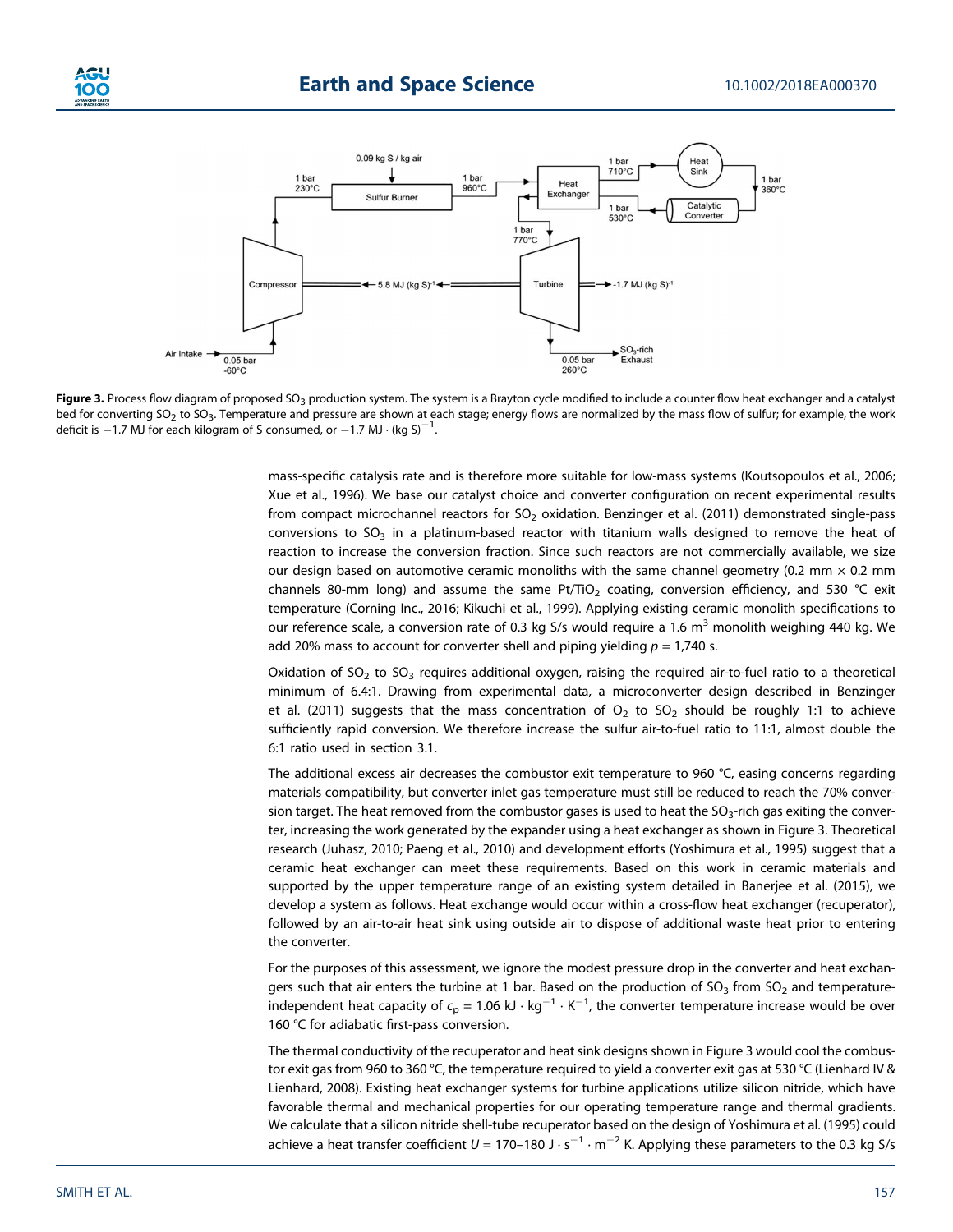combustion reference scale, the design would have surface area of 45  $\mathrm{m}^2$ , 0.1-mm tube thickness, effectiveness Ɛ of roughly 60% and provide heat transfer *Q* of 1 MW, cooling the exhaust gas from 960 to 710 °C, and warming postconverter gas from 530 to 770 °C.

Recuperator exit gas must be cooled further to meet the 360 °C catalytic converter design requirement. Considering the abundance of  $-60$  °C ambient air, potential use of highly conductive heat transfer mediums, and equipment integration options for meeting energy demand in other parts of the aircraft, we assume that required disposal of *Q* = 1.2 MW waste heat from 710 °C gas is achievable at a heat transfer coefficient of  $U = 100$  J  $\cdot$  s<sup>-1</sup>  $\cdot$  m<sup>-2</sup>  $\cdot$  K<sup>-1</sup> (Min et al., 2009; Sunden, 2005).

A recuperator with 45 m<sup>2</sup> surface area weighing roughly 155 kg could condition the temperature of air exiting the combustor. Based on the heat transfer coefficient of our design, a heat sink would require under 25  $m<sup>2</sup>$ , , which we estimate would add 40 kg mass. Considering 30% additional mass for fittings and casing, the heat exchanger system would have total estimated mass of 250 kg ( $p = 830$  s). Adding converter mass, the entire system would weigh 780 kg (*p* = 2,570 s). Increasing the air-to-fuel ratio requires the compressor and expander system to be enlarged to accommodate mass flow of 3.6 kg/s. Applying the same two-part power law scaling to the PT6A-68 for increased mass flow suggests a compressor and expander system weighing 190 kg.

At a turbine inlet temperature of 770 °C, the turbine lacks sufficient shaft work to power the compressor, and therefore, despite the heat exchanger, some ancillary power is required. For simplicity, we assume that supplemental power is supplied using a conventional kerosene-fueled turboshaft engine. Using the PT6A-68, scaled using the approach outlined above, could provide 1,670 kJ  $\cdot$  kg<sup>-1</sup> S compressor shaft work for our 0.3 kg S/s reference flow rate at a weight of 130 kg and fuel consumption of 0.039 kg/s. Such a design would require 420 kg of kerosene over the cruise duration, and therefore, the auxiliary compressor plus fuel have combined payback time of 1,820 s. The resulting payback times for the compressor and expander (630 s), converter (1,740 s), thermal conditioning system (830 s), and auxiliary power system (1,820 s) total 5,020 s. Given the molar mass ratio *r* of 0.4 for S/SO<sub>3</sub>, the fractional mass of the SO<sub>3</sub> in situ production system is  $f_{\text{SO3}} = 0.59$ .

#### **3.3. Sulfur Trioxide and Sulfuric Acid**

The onboard production of H<sub>2</sub>SO<sub>4</sub> from SO<sub>3</sub> and H<sub>2</sub>O would add significant mass and volume, reducing the overall mass benefit. In principle, this penalty could be avoided by lofting H<sub>2</sub> gas and producing H<sub>2</sub>O in situ, but such a design would add complexity and mass even though the mass of  $H<sub>2</sub>$  is negligible.

When dispersed in the aircraft wake with sufficient water vapor,  $SO_3$  reacts rapidly with H<sub>2</sub>O to form H<sub>2</sub>SO<sub>4</sub> vapor, so onboard conversion is likely unnecessary if sufficient water vapor is available. We estimate that the water vapor produced as by-product of fuel combustion in the engines would likely be sufficient. At a reference dispersal rate of 0.3 kg  $\cdot$  s<sup>-1</sup> S, the required water vapor production is 0.2 kg/s H<sub>2</sub>O. McClellan et al. (2010) assumes a fuel flow rate of 1 kg/s for the dispersal aircraft, yielding ~2.5 kg/s excess water vapor, roughly 10 times the amount required for reaction with SO<sub>3</sub> (Penner et al., 1999). Using an in situ system such as that described, and assuming that the 30% residual  $SO_2$  remaining from 70%  $SO_2$  to  $SO_3$  conversion eventually combines with other aerosols to form  $H_2SO_4$ , 10 tons could be produced from about 4,800 kg  $(f_{H2SO4} = 0.44)$  of hardware and sulfur.

#### **4. Discussion**

Our analysis suggests that if  $SO_2$  or  $H_2SO_4$  were ever transported to the stratosphere by aircraft and released at altitudes around 20 km in quantities relevant to solar geoengineering, it may be possible to reduce the overall aircraft payload by roughly a factor of 2 by transporting elemental sulfur in molten form, along with a chemical conversion system to produce either  $SO_3$ , which is rapidly converted to  $H_2SO_4$  in the aircraft wake, or SO<sub>2</sub>. In addition to reducing the costs and environmental impacts associated with aircraft operations, this would also reduce operational health and safety risks.

Independent from any reduction in the mass lofted to the stratosphere, the use of  $H_2SO_4$  injection to control aerosol size distribution may reduce environmental impacts by reducing the mass of sulfur required for a given radiative forcing by a factor of 2 or more (Pierce et al., 2010). Reduction of total sulfur burden is important since most key environmental risks are proportional to the total amount of sulfur.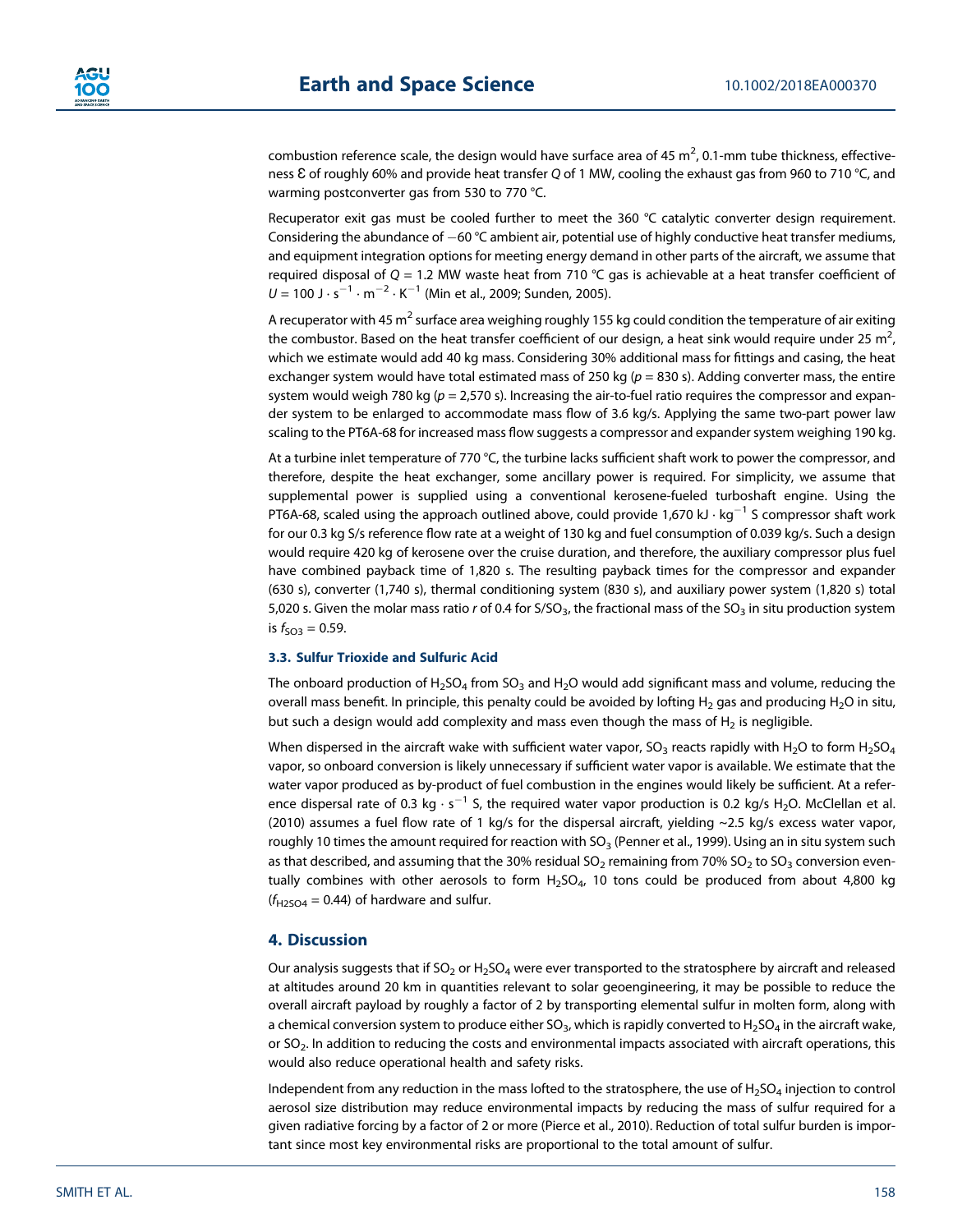We estimated performance for a system that converts 70% of S into  $SO<sub>3</sub>$ , which is then converted to  $H_2$ SO<sub>4</sub> in the aircraft wake, yet prior analysis assumed pure SO<sub>3</sub>/H<sub>2</sub>SO<sub>4</sub> (Pierce et al., 2010). The reason  $H<sub>2</sub>SO<sub>4</sub>$  has been considered is that it can produce new aerosol particles, constraining the overall aerosol size distribution. The aerosol size distribution resulting from release of SO<sub>2</sub>, which oxidizes to H<sub>2</sub>SO<sub>4</sub> in situ, depends on the ambient aerosol size distribution. It is plausible that as long as more than about half of the sulfur mass is released as  $H_2SO_4$ , the eventual oxidation of the fraction of sulfur remaining as  $SO_2$  will result in an aerosol size distribution roughly comparable to the distribution produced if all the sulfur mass were released as H<sub>2</sub>SO<sub>4</sub>. Initial unpublished numerical experiments with a stratospheric aerosol model support this hypothesis.

This engineering feasibility study is far from a final engineering design. Materials engineering challenges with the catalyst and sulfur tolerance of high-temperature components could reduce the performance compared to our estimate. Conversely, our system is not optimized, and there are multiple ways in which further engineering might yield lower mass designs. For example, we do not take advantage of the fact that the airflow into the converter would be pressurized by a ram effect on intake air, substantially decreasing the compressor work and mass.

The development of in situ conversion systems such as the one described would have implications for the cost of solar geoengineering. Here we consider only the direct operational costs of injecting aerosol precursors, and ignore the cost of the sulfur Brayton cycle hardware, as the cost would be negligible relative to other expenses such as the aircraft fleet. Other costs of solar geoengineering, such as monitoring, may contribute more to the overall operational cost. Moreover, other factors, such as the risk and benefits of solar geoengineering, will almost certainly be more important in any decisions about deployment.

We base our cost analysis on a recent comprehensive evaluation by Moriyama et al. (2016) that expressed direct costs as

$$
F\left(\frac{Lf}{E}\right) \tag{2}
$$

where *L* is the amortized cost of delivering mass to the stratosphere in USD per kg or billions of USD per Mt, *F* is the radiative forcing (W/m<sup>2</sup>), and *E* is the radiative forcing efficacy (W/m<sup>2</sup>)/(Mt/year) defined in section 2.1. Here, as in Moriyama et al. (2016), the injection rate is the mass flux of the target sulfur species (e.g.,  $SO_2$  or H2SO4) measured in millions of metric tons per year. Finally, *f* is the total mass lofted divided by target species mass as defined in equation (1). Although elemental sulfur is somewhat cheaper than sulfate products, we ignore procurement cost of sulfur compounds, as the difference is not enough to significantly alter the annual cost of deployment.

Following Moriyama et al. (2016), and using results from Pierce et al. (2010) that include consistent, detailed microphysics for both SO<sub>2</sub> and H<sub>2</sub>SO<sub>4</sub> from Figure 2 of their paper, representative estimates of *E* required to produce a radiative forcing of  $-2$  W/m<sup>2</sup> are 0.108  $\pm$  0.06 and exactly 0.193 (W/m<sup>2</sup>)/(Mt/year) for SO<sub>2</sub> and H<sub>2</sub>SO<sub>4</sub>, respectively. Using the *f* values for SO<sub>2</sub> ( $f_{SO2} = 0.52$ ) and H<sub>2</sub>SO<sub>4</sub> ( $f_{H2SO4} = 0.44$ ), the resulting estimates of the total lofted mass required to produce a radiative forcing of  $-2$  W/m<sup>2</sup> are 9.6 and 4.6 Mt/year for SO<sub>2</sub> or H<sub>2</sub>SO<sub>4</sub>, respectively. While the values for radiative forcing efficacy and aircraft costs are uncertain, the costing relationship in equation (2) is linear in *f*, so that the total cost is reduced by roughly a factor of 2 by using in situ conversion when one ignores the nonlinear dependence of total cost with mass flux due the economies of scale for aircraft operations.

Moriyama et al. (2016) compiled cost estimates from a number of sources to derive a representative cost per unit of global radiative forcing of ~45 (bUSD/year)/(W/m<sup>2</sup>). If use of in situ conversion halved the lofted mass, costs would be reduced to ~22.5 (bUSD/year)/(W/m<sup>2</sup>), or roughly 45 bUSD/year to achieve a radiative forcing of  $-2$  W/m<sup>2</sup>. We note that the aircraft engineering results of McClellan et al. (2010), which form the basis for many of the cost estimates presented in Moriyama et al. (2016), have been broadly confirmed by a recent study from Delft University (Design Synthesis Exercise Group 2, 2016), increasing confidence in these cost estimates. An important caveat is that altitude is a major driver of costs, and therefore, altitudes significantly above 25 km would correspond to higher costs than those estimates presented, as engineering complexity and fleet size would increase.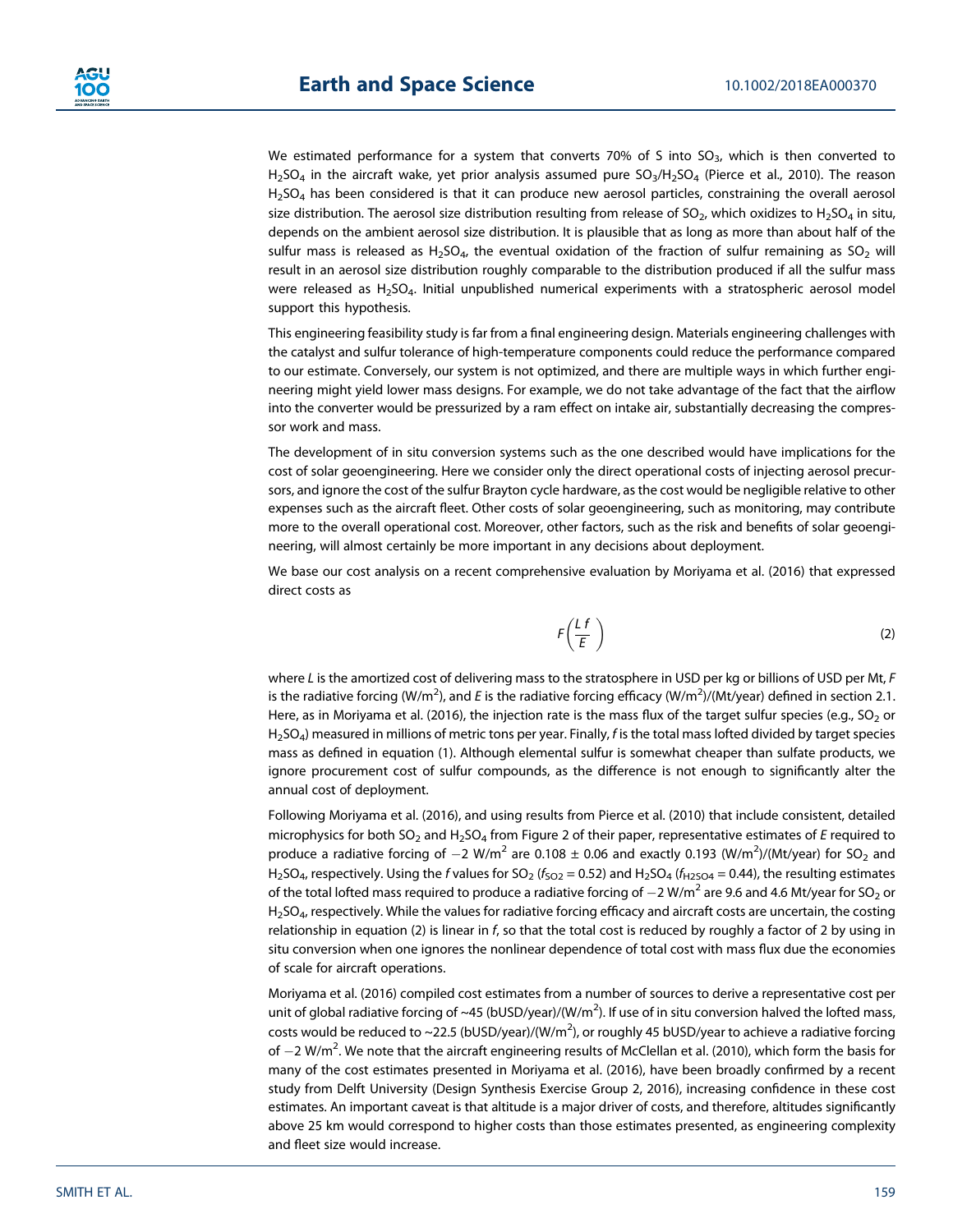Lower costs are not necessarily a benefit. Any technological advancements that significantly lower the financial burden or technological challenges of solar geoengineering also lower barriers impeding private or sovereign actors from implementing such measures unilaterally (Barrett, 2008; Schelling, 1996; Weitzman, 2015). Furthermore, one potential estimate of damages from solar geoengineering is in the range of 10–100bUSD (Horton et al., 2015). Low barriers to climate engineering pose not only an alarming geopolitical prospect but also concerns from an ethical, economic, and ecological perspective (Buck, 2012; Horton & Reynolds, 2016; Parson & Ernst, 2013).

### **References**

American Society for Testing and Materials (1986). Standard specifications for fuel oils (ASTM D 396-86). In *Annual Book of ASTM Standards* (Vol. 5.01, pp. 835–844). Philadelphia, PA: ASTM International.

ASM International (1997). In J. R. Davis (Ed.), *ASM specialty handbook: Heat-resistant materials*. Materials Park, OH: ASM International. Badger, M., Julien, A., LeBlanc, A. D., Moustapha, S. H., Prabhu, A., & Smailys, A. A. (1994). The PT6 rngine: 30 years of gas turbine technology evolution. *Journal of Engineering for Gas Turbines and Power*, *116*(2), 322–330.<https://doi.org/10.1115/1.2906823>

Banerjee, A., Chandran, R. B., & Davidson, J. H. (2015). Experimental investigation of a reticulated porous alumina heat exchanger for high temperature gas heat recovery. *Applied Thermal Engineering*, *75*, 889–895. [https://doi.org/10.1016/j.applthermaleng.2014.](https://doi.org/10.1016/j.applthermaleng.2014.10.033) [10.033](https://doi.org/10.1016/j.applthermaleng.2014.10.033)

Barrett, S. (2008). The incredible economics of geoengineering. *Environmental and Resource Economics*, *39*(1), 45–54. [https://doi.org/10.1007/](https://doi.org/10.1007/s10640-007-9174-8) [s10640-007-9174-8](https://doi.org/10.1007/s10640-007-9174-8)

Benduhn, F., Schallock, J., & Lawrence, G. M. (2016). Early growth dynamical implications for the steerability of stratospheric solar radiation management via sulfur aerosol particles. *Geophysical Research Letters*, *43*, 9956–9963.<https://doi.org/10.1002/2016GL070701>

Benzinger, W., Wenka, A., & Dittmeyer, R. (2011). Kinetic modelling of the SO<sub>2</sub>-oxidation with Pt in a microstructured reactor. *Applied Catalysis*, *A: General*, *397*(1), 209–217.<https://doi.org/10.1016/j.apcata.2011.03.001>

Blackstock, J. J., Battisti, D. S., Caldeira, K., Eardley, D. M., Katz, J. I., Keith, D. W., et al. (2009). Climate engineering responses to climate emergencies. *Novim*, 1–56. Retrieved from<https://arxiv.org/ftp/arxiv/papers/0907/0907.5140.pdf>

Buck, H. J. (2012). Geoengineering: Re-making climate for profit or humanitarian intervention? *Development and Change*, *43*(1), 253–270. <https://doi.org/10.1111/j.1467-7660.2011.01744.x>

Caduff, M., Huijbregts, M. A., Althaus, H. J., & Hendriks, A. J. (2011). Power-law relationships for estimating mass, fuel consumption and costs of energy conversion equipments. *Environmental Science & Technology*, *45*(2), 751–754.<https://doi.org/10.1021/es103095k>

Cameo Chemicals (2015). Sulfur, molten. Retrieved from<https://cameochemicals.noaa.gov/chemical/4562>

Chase, M. W. (1998). NIST–JANAF thermochemical tables. *Journal of Physical and Chemical Reference Data*, *9*, 1859–1879. Chase, M. W., Davies, C. A., Downey, J. R., Frurip, D. J., McDonald, R. A., & Syverud, A. N. (1985). JANAF thermochemical tables. *Journal of*

*Physical and Chemical Reference Data*, *14*, 1774–1794.

ConocoPhillips (2016). Molten sulfur, SDS No. 71935, Houston, TX.

Corning Inc. (2016). Celcor substrates: Product information. Retrieved from [https://www.corning.com/worldwide/en/products/environ](https://www.corning.com/worldwide/en/products/environmental-technologies/products/ceramic-substrates/corning-celcor-substrates.html)[mental-technologies/products/ceramic-substrates/corning-celcor-substrates.html](https://www.corning.com/worldwide/en/products/environmental-technologies/products/ceramic-substrates/corning-celcor-substrates.html)

Crutzen, P. J. (2006). Albedo enhancement by stratospheric sulfur injections: A contribution to resolve a policy dilemma? *Climatic Change*, *77*(3), 211–220.<https://doi.org/10.1007/s10584-006-9101-y>

Curl, H. C., & O'Donnell, K. (1977). Chemical and physical properties of refined petroleum products, Technical Memorandum ERL MESA-17, National Oceanic and Atmospheric Administration, Boulder, CO.

d'Aquin, G. E., & Fell, R. C. (2007). Sulfur and sulfuric acid. In J. A. Kent (Ed.), *Kent and Riegel's Handbook of Industrial Chemistry and Biotechnology* (11th ed., Vol. 1, pp. 1157–1182). New York: Springer.

Davidson, P., Burgoyne, C., Hunt, H., & Causier, M. (2012). Lifting options for stratospheric aerosol geoengineering: Advantages of tethered balloon systems. *Philosophical Transactions of the Royal Society of London, Series A*, *370*(1974), 4263–4300. [https://doi.org/10.1098/](https://doi.org/10.1098/rsta.2011.0639) [rsta.2011.0639](https://doi.org/10.1098/rsta.2011.0639)

Design Synthesis Exercise Group 2 (2016). *Final design report: Stratospheric aerosol geoengineering aircraft*. Delft, Netherlands: TU Delft University. Retrieved from [https://www.tudelft.nl/en/2016/tu-delft/tu-delft-students-design-new-aircraft-for-last-resort-option-of](https://www.tudelft.nl/en/2016/tu-delft/tu-delft-students-design-new-aircraft-for-last-resort-option-of-geoengineering/)[geoengineering/](https://www.tudelft.nl/en/2016/tu-delft/tu-delft-students-design-new-aircraft-for-last-resort-option-of-geoengineering/)

Dykema, J. A., Keith, D. W., & Keutsch, F. N. (2016). Improved aerosol radiative properties as a foundation for solar geoengineering risk assessment. *Geophysical Research Letters*, *43*, 7758–7766.<https://doi.org/10.1002/2016GL069258>

Edwards, T. (2002). "Kerosene" fuels for aerospace propulsion—Composition and properties. 38th AIAA/ASME/SAE/ASEE Joint Propulsion Conference & Exhibit, Joint Propulsion Conferences, Indianapolis, IN, July 7–10, 2002, American Institute of Aeronautics and Astronautics, Reston, VA.

English, J. M., Toon, O. B., & Mills, M. J. (2012). Microphysical simulations of sulfur burdens from stratospheric sulfur geoengineering. *Atmospheric Chemistry and Physics*, *12*(10), 4775–4793.<https://doi.org/10.5194/acp-12-4775-2012>

Fahey, D. W., Keim, E. R., Boering, K. A., & Brock, C. A. (1995). Emission measurements of the Concorde supersonic aircraft in the lower stratosphere. *Science*, *270*(5233), 70–74.<https://doi.org/10.1126/science.270.5233.70>

Farokhi, S. (2014). *Aircraft propulsion* (2nd ed.). West Sussex, UK: John Wiley & Sons.

Gray, D. E. (1978). Energy efficient engine: Preliminary design and integration studies, Technical Report for the National Aeronautics and Space Administration, Cleveland, OH.

Hasenberg, L., & Bender, R. (2008). Sulfur dioxide. In G. Kreysa & M. Schütze (Eds.), *Corrosion Handbook, Corrosive Agents and Their Interaction with Materials* (2nd ed., pp. 10, 1–36). Berlin: Wiley-VCH.

Heckendorn, P., Weisenstein, D., Fueglistaler, S., Luo, B. P., Rozanov, E., Schraner, M., et al. (2009). The impact of geoengineering aerosols on stratospheric temperature and ozone. *Environmental Research Letters*, *4*, 045108.<https://doi.org/10.1088/1748-9326/4/4/045108>

Horton, J. B., Parker, A., & Keith, D. (2015). Liability for solar geoengineering: historical precedents, contemporary innovations, and governance possibilities. *NYU Environmental Law Journal*, *22*(3), 225–273.

Horton, J. B., & Reynolds, J. L. (2016). The international politics of climate engineering: A review and prospectus for international relations. *International Studies Review*, *18*(3), 438–461.<https://doi.org/10.1093/isr/viv013>

#### **Acknowledgments**

The authors wish to thank NORAM International AB for information regarding sulfur burner mass and design characteristics, as well as Sebastian Eastham (Harvard University) and Benjamin Franta (Stanford University) for helpful discussions, comments, and critiques. The thermodynamic and transport quantities and the data shown in the table were supplied by the references cited herein.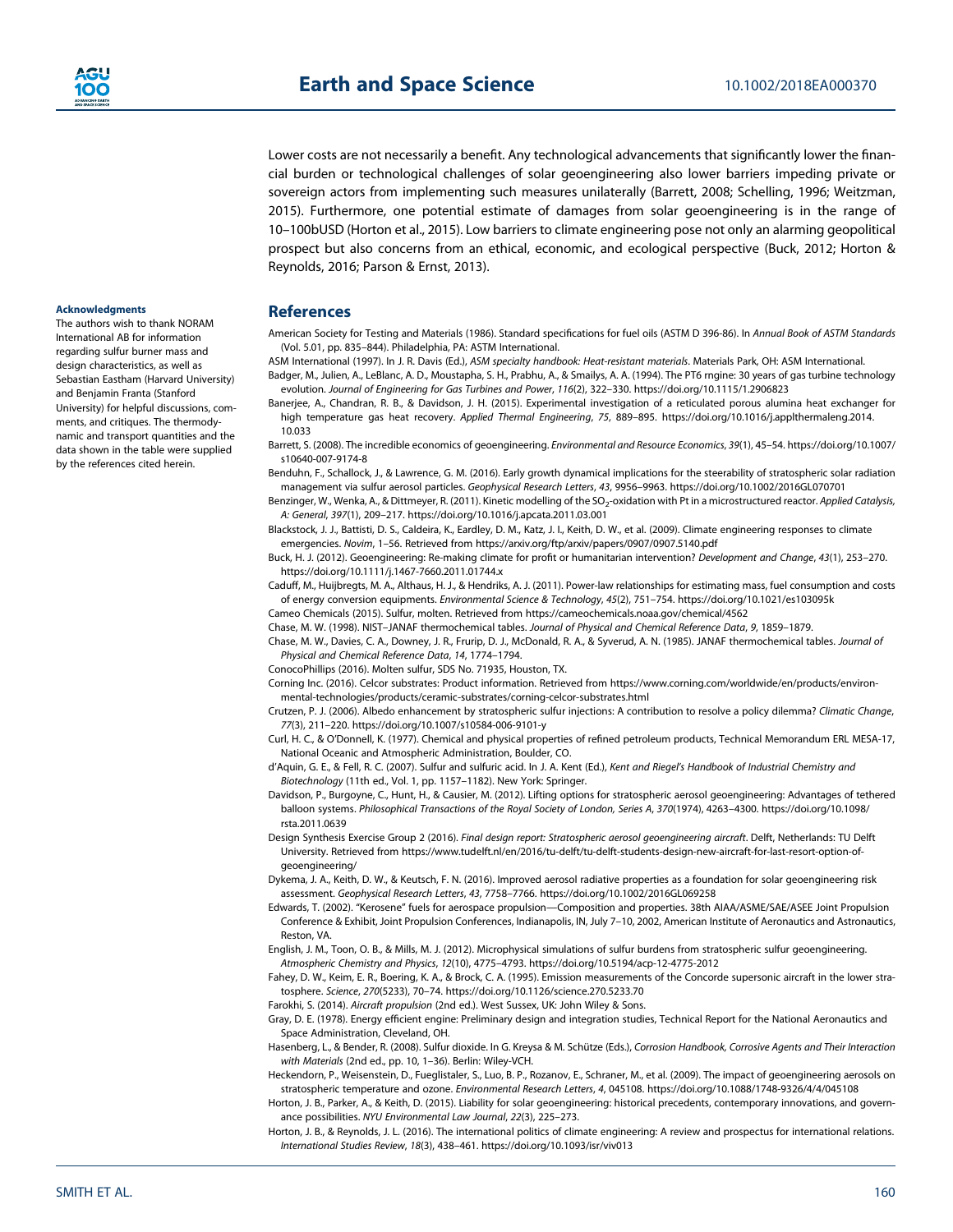Juhasz, A. J. (2010). A mass computation model for lightweight brayton cycle regenerator heat exchangers, 8th International Energy Conversion Engineering Conference, International Energy Conversion Engineering Conference (IECEC), Nashville, TN, July 25–28, 2010, American Institute of Aeronautics and Astronautics, Reston, VA.

Katz, J. I. (2010). Stratospheric albedo modification. *Energy & Environmental Science*, *3*(11), 1634–1644.<https://doi.org/10.1039/C002441D> Keith, D. W. (2010). Photophoretic levitation of engineered aerosols for geoengineering. *Proceedings of the National Academy of Sciences of the United States of America*, *107*(38), 16,428–16,431.<https://doi.org/10.1073/pnas.1009519107>

Keith, D. W. (2013). *A case for climate engineering*. Cambridge, MA: MIT Press.

Keith, D. W., & Dowlatabadi, H. (1992). A serious look at geoengineering. *Eos, Transactions American Geophysical Union*, *73*(27), 289–293.

Kikuchi, S., Hatcho, S., Okayama, T., Inose, S., & Ikeshima, K. (1999). High cell density and thin wall substrate for higher conversion ratio catalyst, SAE Technical Paper 1999-01-0268.<https://doi.org/10.4271/1999-01-0268>

Koff, B. L. (2004). Gas turbine technology evolution: A designers perspective. *Journal of Propulsion and Power*, *20*(4), 577–595.

- Koutsopoulos, S., Rasmussen, S. B., Eriksen, K. M., & Fehrmann, R. (2006). The role of support and promoter on the oxidation of sulfur dioxide using platinum based catalysts. *Applied Catalysis, A: General*, *306*, 142–148.
- Kravitz, B., Caldeira, K., Boucher, O., Robock, A., Rasch, P. J., Alterskjær, K., et al. (2013). Climate model response from the Geoengineering Model Intercomparison Project (GeoMIP). *Journal of Geophysical Research: Atmospheres*, *118*, 8320–8332. [https://doi.org/10.1002/](https://doi.org/10.1002/jgrd.50646) jard.50646

Kroschwitz, J. I., & Grant-Howe, M. (Eds.) (1997). *Kirk-Othmer Encyclopedia of Chemical Technology* (4th ed., Vol. 23, pp. 134–408). New York: John Wiley & Sons.

Lemmon, E. W., Jacobsen, R. T., Penoncello, S. G., & Friend, D. G. (2000). Thermodynamic properties of air and mixtures of nitrogen, argon, and oxygen from 60 to 2000 K at pressures to 2000 MPa. *Journal of Physical and Chemical Reference Data*, *29*(3), 331–385.

Leyes, R. A., & Fleming, W. A. (1999). *The history of North American small gas turbine aircraft engines*. Reston, VA: American Institute of Aeronautics and Astronautics.

Lienhard, J. H. IV, & Lienhard, V. (2008). *A heat transfer textbook*. Cambridge, MA: Phlogiston Press.

Lloyd, L. (2011). *Handbook of Industrial Catalysts* (pp. 29–39). New York: Springer.

Mattingly, J. D. (2006). Inlets, nozzles, and combustion systems. In *Elements of Propulsion: Gas Turbines and Rockets* (Chap. 10, pp. 685–783). Reston, VA: American Institute of Aeronautics and Astronautics.

McClellan, J., Sisco, J., Suarez, B., & Keogh, G. (2010). *Geoengineering cost analysis*. Cambridge, MA: Aurora Flight Sciences Corporation.

McElroy, M. B. (2002). *The atmospheric environment: Effects of human activity*. Princeton, NJ: Princeton University Press.

Min, J. K., Jeong, J. H., Ha, M. Y., & Kim, K. S. (2009). High temperature heat exchanger studies for applications to gas turbines. *Heat and Mass Transfer*, *46*(2), 175–186.<https://doi.org/10.1007/s00231-009-0560-3>

Moriyama, R., Sugiyama, M., Kurosawa, A., Masuda, K., Tsuzuki, K., & Ishimoto, Y. (2016). The cost of stratospheric climate engineering revisited. *Mitigation and Adaptation Strategies for Global Change*, *22*(8), 1207–1228.<https://doi.org/10.1007/s11027-016-9723-y>

Moss, R. H., Edmonds, J. A., Hibbard, K. A., Manning, M. R., Rose, S. K., Van Vuuren, D. P., et al. (2010). The next generation of scenarios for climate change research and assessment. *Nature*, *463*(7282), 747–756.<https://doi.org/10.1038/nature08823>

National Aeronautics and Space Administration (1997). Atmospheric effects of subsonic aircraft: Interim assessment report of the advanced subsonic technology program, NASA Reference Publication 1400R, edited by R. R. Friedl, Greenbelt, MD.

National Research Council (1992). *Policy implications of greenhouse warming: Mitigation, adaptation and the science base*. Washington, DC: The Natl. Acad. Press.

National Research Council (1998). *The atmospheric effects of stratospheric aircraft project: An interim review of science and progress*. Washington, DC: The Natl. Acad. Press.

National Research Council (2015). *Climate intervention: Reflecting sunlight to cool Earth*. Washington, DC: The Natl. Acad. Press.

Näumann, F., & Schulz, M. (2008). Oxidation of sulfur dioxide. *Handbook of Heterogeneous Catalysis*. [https://doi.org/10.1002/9783527610044.](https://doi.org/10.1002/9783527610044.hetcat0133) [hetcat0133](https://doi.org/10.1002/9783527610044.hetcat0133)

Niemeier, U., Schmidt, H., & Timmreck, C. (2011). The dependency of geoengineered sulfate aerosol on the emission strategy. *Atmospheric Science Letters*, *12*(2), 189–194.<https://doi.org/10.1002/asl.304>

Nkoi, B., Pilidis, P., & Nikolaidis, T. (2013). Performance of small-scale aero-derivative industrial gas turbines derived from helicopter engines. *Propulsion and Power Research*, *2*(4), 243–253.<https://doi.org/10.1016/j.jppr.2013.11.001>

NORAM International AB (2014). Sulphur burner. Retrieved from [http://www.noram-intl.com/?page\\_id=259](http://www.noram-intl.com/?page_id=259)

Paeng, J. G., Yoon, Y. H., Kim, K. H., & Yoon, K. S. (2010). Theoretical and numerical analyses of a ceramic monolith heat exchanger. *Journal of Mechanical Science and Technology*, *24*(7), 1545–1551.<https://doi.org/10.1007/s12206-010-0407-3>

Parson, E. A. (2017). Opinion: Climate policymakers and assessments must get serious about climate engineering. *Proceedings of the National Academy of Sciences of the United States of America*, *114*(35), 9227–9230.<https://doi.org/10.1073/pnas.1713456114>

Parson, E. A., & Ernst, L. N. (2013). International governance of climate engineering. *Theoretical Inquiries in Law*, *14*(1), 307–338. [https://doi.](https://doi.org/10.1515/til-2013-015) [org/10.1515/til-2013-015](https://doi.org/10.1515/til-2013-015)

Penner, J. E., Lister, D. H., Griggs, D. J., Dokken, D. J., & McFarland, M. (Eds.) (1999). *Aviation and the global atmosphere*. Cambridge, UK: Cambridge University Press.

Perry, R. H., Chilton, C. H., & Kirkpatrick, S. D. (1963). *Perry's chemical engineers' handbook* (4th ed.). New York: McGraw-Hill.

Pierce, J. R., Weisenstein, D. K., Heckendorn, P., Peter, T., & Keith, D. W. (2010). Efficient formation of stratospheric aerosol for climate engineering by emission of condensable vapor from aircraft. *Geophysical Research Letters*, *37*, L18805.<https://doi.org/10.1029/2010GL043975>

Rasch, P. J., Crutzen, P. J., & Coleman, D. B. (2008). Exploring the geoengineering of climate using stratospheric sulfate aerosols: The role of particle size. *Geophysical Research Letters*, *35*, L02809.<https://doi.org/10.1029/2007GL032179>

Rasch, P. J., Tilmes, S., Turco, R. P., Robock, A., Oman, L., Chen, C. C. J., et al. (2008). An overview of geoengineering of climate using stratospheric sulphate aerosols. *Philosophical Transactions of the Royal Society A: Mathematical, Physical and Engineering Sciences*, *366*(1882), 4007–4037.<https://doi.org/10.1098/rsta.2008.0131>

Robock, A., Marquardt, A., Kravitz, B., & Stenchikov, G. (2009). Benefits, risks, and costs of stratospheric geoengineering. *Geophysical Research Letters*, *36*, L19703.<https://doi.org/10.1029/2009GL039209>

Schäfer, S., Lawrence, M., Stelzer, H., Born, W., Low, S., Aaheim, A., et al. (2015). The European Transdisciplinary Assessment of Climate Engineering (EuTRACE): Removing greenhouse gases from the atmosphere and reflecting sunlight away from Earth, Funded by the European Union's Seventh Framework Programme under Grant Agreement, 306993.

Schelling, T. C. (1996). The economic diplomacy of geoengineering. *Climatic Change*, *33*(3), 303–307.<https://doi.org/10.1007/BF00142578> Shepherd, J. G. (2009). *Geoengineering the climate: Science, governance and uncertainty*. London: Royal Society. Smith, W. (2018). personal communication, March 2018.